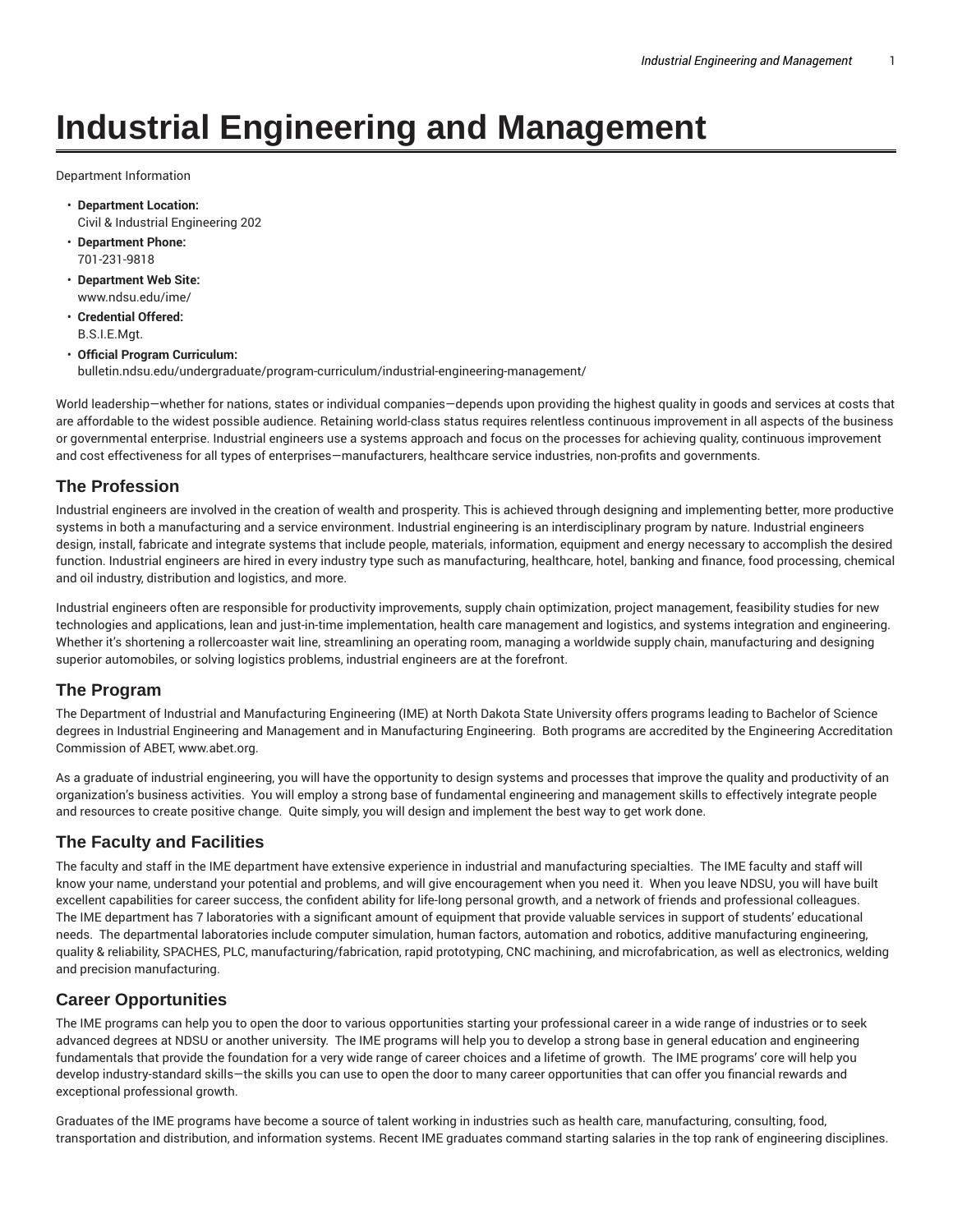According to the Bureau of Labor Statistics, the national average salary was \$85,880 in 2017 (www.bls.gov/ooh/architecture-and-engineering/ industrial-engineers.htm).

# **Transfer Admission**

Students who have studied two years of pre-engineering at another institution may be able to transition into the industrial engineering and management program with no loss of credits.

# **Scholarship and Financial Aid**

The Department of Industrial and Manufacturing Engineering awards several scholarships annually. The majority of these scholarships are awarded to upper-division students, and a few are directed toward incoming freshmen and transfer students. At NDSU, academic scholarships for freshmen are coordinated through the Office of Admission. These scholarships include the Helgason Scholarship, which is available only to College of Engineering students. Other forms of financial aid are available through the Office of Financial Aid and Scholarships.

#### **Selective Admission**

The Department of Industrial and Manufacturing Engineering has minimum admission requirements for transfer students. Transfer students must have a minimum cumulative grade point average of 2.3.

### **Industrial Engineering and Management Minor**

Students majoring in any engineering discipline may elect a minor in Industrial Engineering and Management. These optional studies offer engineering students the opportunity to add important career-enhancing skills to their technological competencies. The elected courses in an IE&M minor add skills for integrating technology and resources within the complex of people, technology, machinery and information that make up the successful modern business enterprise. Students completing this minor will achieve better understanding of organizational and management processes and will be better prepared to work in the multi-functional teams crucial to success in industry.

Please note this is a sample plan of study and not an official curriculum. Actual student schedules for each semester will vary depending on start year, education goals, applicable transfer credit, and course availability. Students are encouraged to work with their academic advisor on a regular basis to review degree progress and customize an individual plan of study.

| Freshman                                                                          |                       |                                                                 |                |
|-----------------------------------------------------------------------------------|-----------------------|-----------------------------------------------------------------|----------------|
| Fall                                                                              | <b>Credits Spring</b> |                                                                 | <b>Credits</b> |
| <b>CHEM 121</b><br>& 121L                                                         |                       | 4 IME 111                                                       | 3              |
| <b>ENGL 110</b>                                                                   |                       | 4 MATH 166                                                      | 4              |
| <b>ENGL 120</b>                                                                   |                       | 3 ME 212                                                        | 3              |
| <b>MATH 165</b>                                                                   |                       | 4 ME 221                                                        | 3              |
| COMP SCI ELECTIVE (Select from<br>approved list of computer science<br>electives) |                       | 3 CHEM 122                                                      | 3              |
|                                                                                   | 18                    |                                                                 | 16             |
| Sophomore                                                                         |                       |                                                                 |                |
| Fall                                                                              | <b>Credits Spring</b> |                                                                 | <b>Credits</b> |
| <b>COMM 110</b>                                                                   |                       | 3 IME 311                                                       | 3              |
| <b>IME 330</b>                                                                    |                       | 3 IME 440                                                       | 3              |
| <b>MATH 129</b>                                                                   |                       | 3 MATH 266                                                      | 3              |
| <b>MATH 259</b>                                                                   |                       | 3 PHYS 252<br>& 252L                                            | 5              |
| <b>ME 222</b>                                                                     |                       | 3 ENGR SCI ELECTIVE (Select from<br>approved list of electives) | 3              |
| <b>GEN ED Humanities/Fine Arts and</b><br><b>Global Perspectives</b>              | 3                     |                                                                 |                |
|                                                                                   | 18                    |                                                                 | 17             |
| Junior                                                                            |                       |                                                                 |                |
| Fall                                                                              | <b>Credits Spring</b> |                                                                 | <b>Credits</b> |
| <b>IME 456</b>                                                                    |                       | 3 IME 461                                                       | 3              |